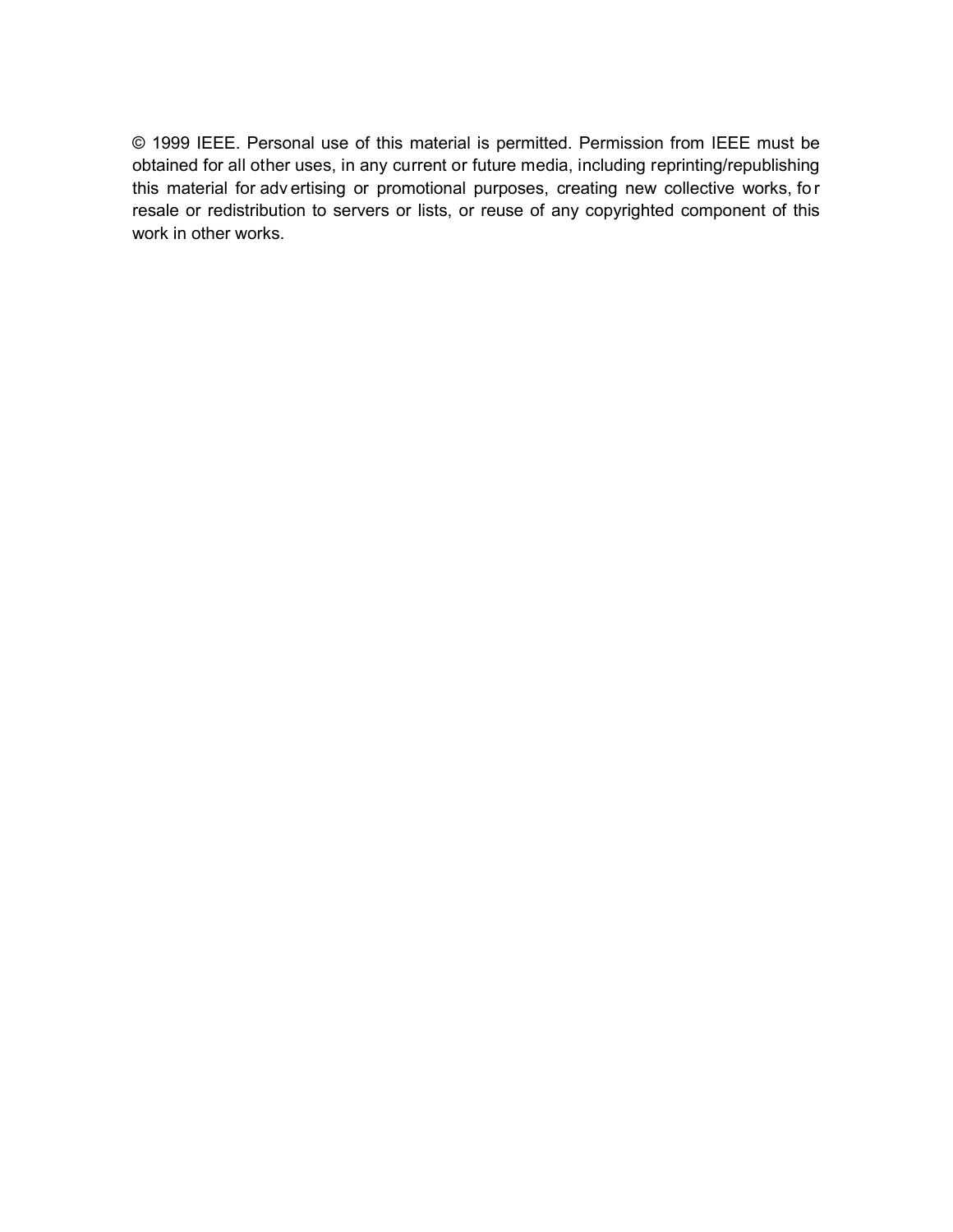# Depth Identification Accuracy of a Three Layer Phoswich PET Detector Module

**J.** Seidel, **J. J.** Vaquero, *Member, IEEE,* **S.** Siegel', *Member, IEEE,* 

W. R. Gandler<sup>#</sup>, *Senior Member, IEEE*, and M. V. Green Nuclear Medicine Department, Clinical Center 'Center for Information Technology National Institutes of Health, Bethesda, Maryland 20892

# *Abstract*

We describe a PET detector module that provides three levels of depth-of-interaction (DOI) information. The detector is a 9 x 9 array of 2 mm x 2 mm x 12 mm deep phoswich crystal elements, each consisting of 4 mm long LSO (entrance layer), GSO (middle layer) and BGO (exit layer) crystals joined optically together end-to-end. The BGO exit layer is directly coupled to a miniature position-sensitive photomultiplier tube (PSPMT). Delayed charge integration, a method that exploits differences in the light decay times of these scintillators, is used to determine the layer-of-interaction. DOI accuracy, measured by scanning a slit source of 511 keV radiation along the length of the module was 86% for the LSO layer, 80% for the GSO layer and 84% for the BGO layer. Energy resolution at 511 keV was 19% for LSO, **21%** for GSO and 40% for BGO. Apparent gain differed between layers in the ratios 2.7:1.9:1.0 (LSO:GSO:BGO). Crystal separation was good between crystals in the LSO layer, acceptable between crystals in the GSO layer and poor between crystals in the BGO layer due, primarily, to the pronounced spatial non-linearity of the PSPMT. The delayed charge integration method, however, does appear suitable for obtaining multi-level depth information when DO1 effects are particularly significant, e.g. in very small ring diameter PET scanners for small animal imaging.

# I. INTRODUCTION

PET detector modules with depth-of-interaction (DOI) capability improve spatial resolution and resolution uniformity by more accurately locating the endpoints of lines-of-response in space [1]-[ll]. Moreover, a DO1 detector module can also increase the number of axial slices in a "side-looking'' PET scanner, a ring of detectors in which annihilation radiation enters through the side of a crystal array, rather than the front. Here, we evaluated a phoswich detector module in which three levels of DO1 information are obtained by exploiting differences in light decay time between three different scintillators, LSO, GSO and BGO.

# 11. MATERIALS AND METHODS

### *A. Detector Module*

The detector module was comprised of three layers of individual crystals (Figure **1).** Each layer was geometrically identical: 9 **x** 9 arrays of 2 mm **x** 2 mm crystals (2.2 mm

pitch), each 4 mm long. The entrance layer was comprised of  $Lu_2SiO_5:Ce$  (LSO) crystals (CTI, Knoxville, TN), the middle layer of Gd,SiO,:Ce (GSO) crystals (Hitachi Chemical Co., Ltd., Ibaraki, Japan) and the exit layer of  $Bi_4Ge_3O_{12}$  (BGO) crystals (Rexon, Beachwood, OH). The exit array was coupled with optical grease (type V-780, Visilox, Troy, NY) to the face of a Hamamatsu R5900-CS position-sensitive photomultiplier tube (PSPMT). The LSO and BGO crystal elements were mechanically ground and polished on all sides with the exception of the entrance ends of the LSO crystals which were diffusely ground (3D Precision Optics, Ravenna, OH). The GSO crystals were chemically etched on all surfaces. Each LSO/GSO/BGO phoswich element was assembled individually by permanently joining an LSO and BGO crystal to a GSO crystal with transparent cyanoacrylate glue. Each assembled phoswich element was then double-wrapped with diffusely reflective Teflon tape. Eighty-one of these finished elements were packed together to form a  $9 \times 9$  array. FuelsiO<sub>s</sub>: Ce (LSO) crystals (CIT, Knoxville, TN), the middle<br>layer of Gd<sub>2</sub>SiO<sub>s</sub>: Ce (GSO) crystals (CIT, Knoxville, TN), the middle<br>layer of Gd<sub>2</sub>SiO<sub>s</sub>: Ce (GSO) crystals (Hitachi Chemical Co.,<br>Ltd, Ibaraki, Japan) an



Figure 1. Phoswich detector module assembly.

### *B. Electronics, Data Acquisition and Processing*

The R5900-CS PSPMT contains four X anode plates and four Y anode plates that collect the amplified charge generated by each scintillation event. These 8 anode signals were fed to **FERA** 4300B charge-integrating analog-to-digital converters (LeCroy Research Systems, Chestnut Ridge, NY), digitized and these digital values used in a standard centroid algorithm to calculate the **X,** *Y* position of the event within the field-ofview of the tube.

<sup>&#</sup>x27; Current address: Concorde Microsystems, 10427 Cogdill **Rd,**  Suite 500, Knoxville, Tennessee, 37932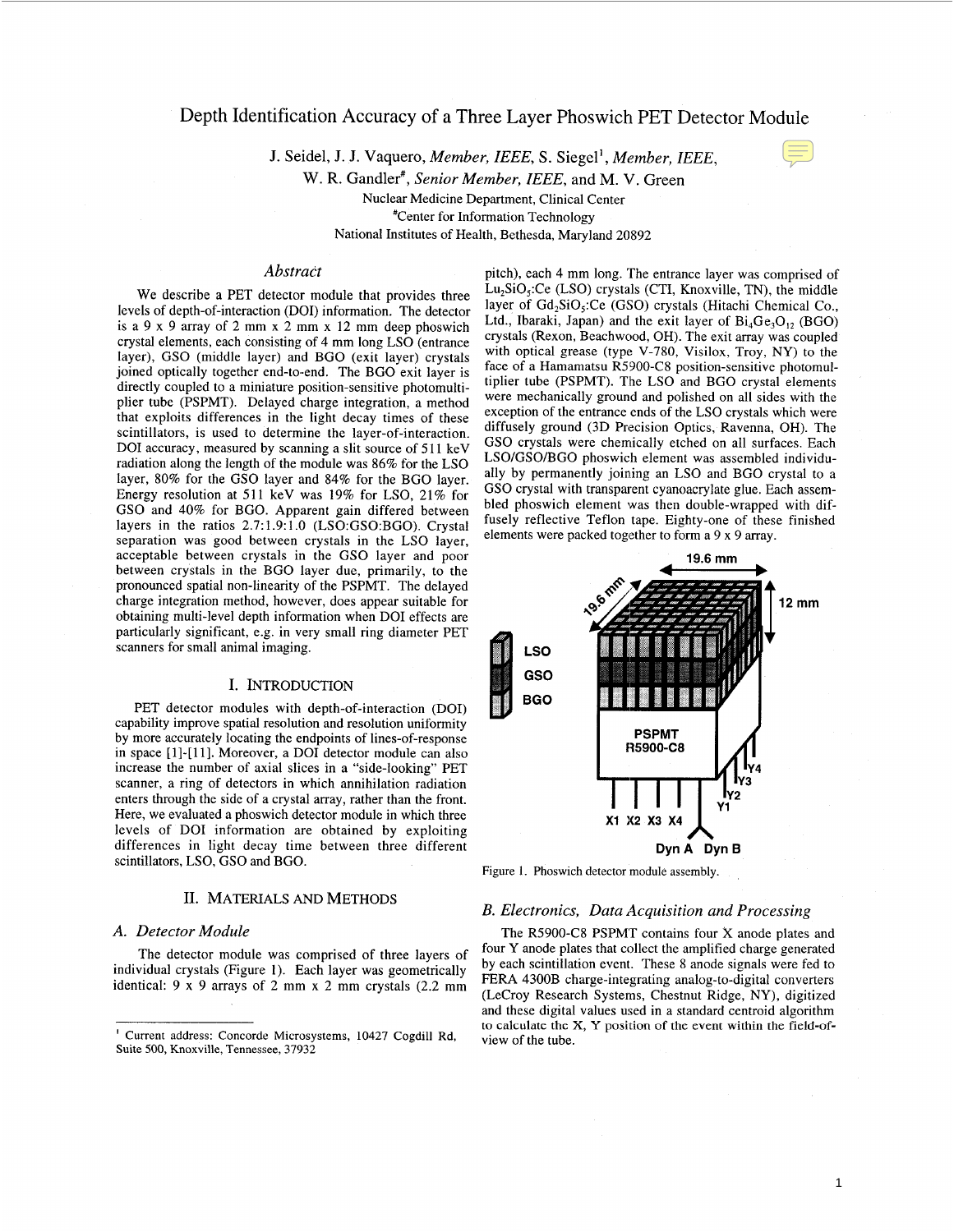The DOI, or layer-of-interaction, of the event is obtained by splitting the signal from the last dynode (Figure 1) into two parts. The first of these signals is manipulated such that this signal is fully integrated (Figure **2)** by the **FERA** ADC, i.e. an integration window of width "W" is opened that sums the entire signal. The integration window for the second signal, on the other hand, is delayed with respect to the first signal such that when the window W opens, only the tail of the second signal is integrated. Depending on the delay "D' and width W, the ratio of the delayed integral to the full integral (or the reverse) can be shown to depend on the light decay time of the scintillator. Since the light decay times of the three phoswich scintillators differ  $(LSO = 40 \text{ ns}, \text{GSO} = 60 \text{ ns}, \text{BGO} = 300$ ns), a plot of delayed/full (or full/delayed) ratios should distinguish between the three scintillators and, correspondingly, identify the layer-of-interaction.





Figure **2.** Illustration of the delayed charge integration method. Simulated pulses for LSO, GSO, and BGO are shown on a scale of 100 **ns** per division. The **ADC** gate is opened for charge integration for a period **W** as indicated. **In** the full charge integration case (left panel), the gate is triggered just in time before the pulse arrives. **In**  the delayed charge integration case (right panel) the **ADC** gate is opened after a delay **D** with respect to the full integration case.

The minimum value of W was determined by plotting the magnitude of the full charge integral (or location of the photopeak maximum) against the width of the integration window for the three different scintillators (Figure 3, left panel). Starting with  $W = 400$  ns, the full charge integral of LSO does not change as W increases. This result is expected since LSO has a 40 ns light decay time and this signal will be nearly fully integrated by 200 ns. Further increases in the window width should have no effect and none is observed. The full charge integral of GSO, on the other hand, increases slightly from 400 ns but becomes almost constant for  $W > 600$ ns. This result is consistent with the presence of **a** faint (10% of total), longer-lived (600 ns) component in the light decay of GSO [12]. Finally, integration of the BGO signal **would** not be expected to be complete until well after 400 ns and the BGO integral continues to increase with increasing W up to 1100 ns. However, since approximately 85% of the BGO signal has been integrated by 600 ns and both LSO and GSO are almost fully integrated, we chose  $W = 600$  ns as a reasonable minimum full charge integration window.

If the ratio of the delayed charge integral to full charge integral is plotted as a function of the delay, D, the graph in the right panel of Figure 3 is obtained. The observed ratios fall into 3 distinct bands, one for each scintillator. Inspection of this figure indicates that the separation between bands is not a strong function of D and the three scintillators can be distinguished from one another for all values of D investigated (70 - 190 ns). We chose  $D = 130$  ns.



Figure **3.** Variation of the photopeak location with the **ADC** gate as a function of delay is shown in the right panel. Gray areas in the right panel indicate one standard deviation variations.

If the detector module is illuminated by a distant  ${}^{18}F$ source, and the full charge integral plotted against the delayed charge integral for each event (using  $D=130$  ns and  $W=600$ ns), one obtains the "phoswich diagram" shown in the left panel of Figure 4. This graph is an alternative means of expressing the same result shown in the right panel of Figure 3. Rather than the quasi-parallel bands in the figure, events occurring in each scintillator now appear as "spokes" radiating away from the origin. The spoke with the steepest slope corresponds to the "fastest" scintillator (LSO), while the spoke with the smallest slope corresponds to the "slowest" scintillator (BGO).



Figure 4. Phoswich diagrams: full charge integral (vertical axis) vs. delayed charge integral (horizontal axis). "Spokes" in left panel are the result of applying the delayed charge integration conditions to field flood data. Each spoke corresponds to a different scintillator. **The** right **panel shows ROIs** defining LUT regions used for layer assignment.

The method by which an event is assigned to a scintillator layer is indicated in the right panel of Figure 4. Here, regionsof-interest (ROIs) have been (generously) drawn around each spoke. When an event occurs, the magnitudes of the delayed and full charge integrals for that event define a point in the phoswich diagram. If that point falls within the LSO regionof-interest, the event is assigned to the LSO layer, if within the

2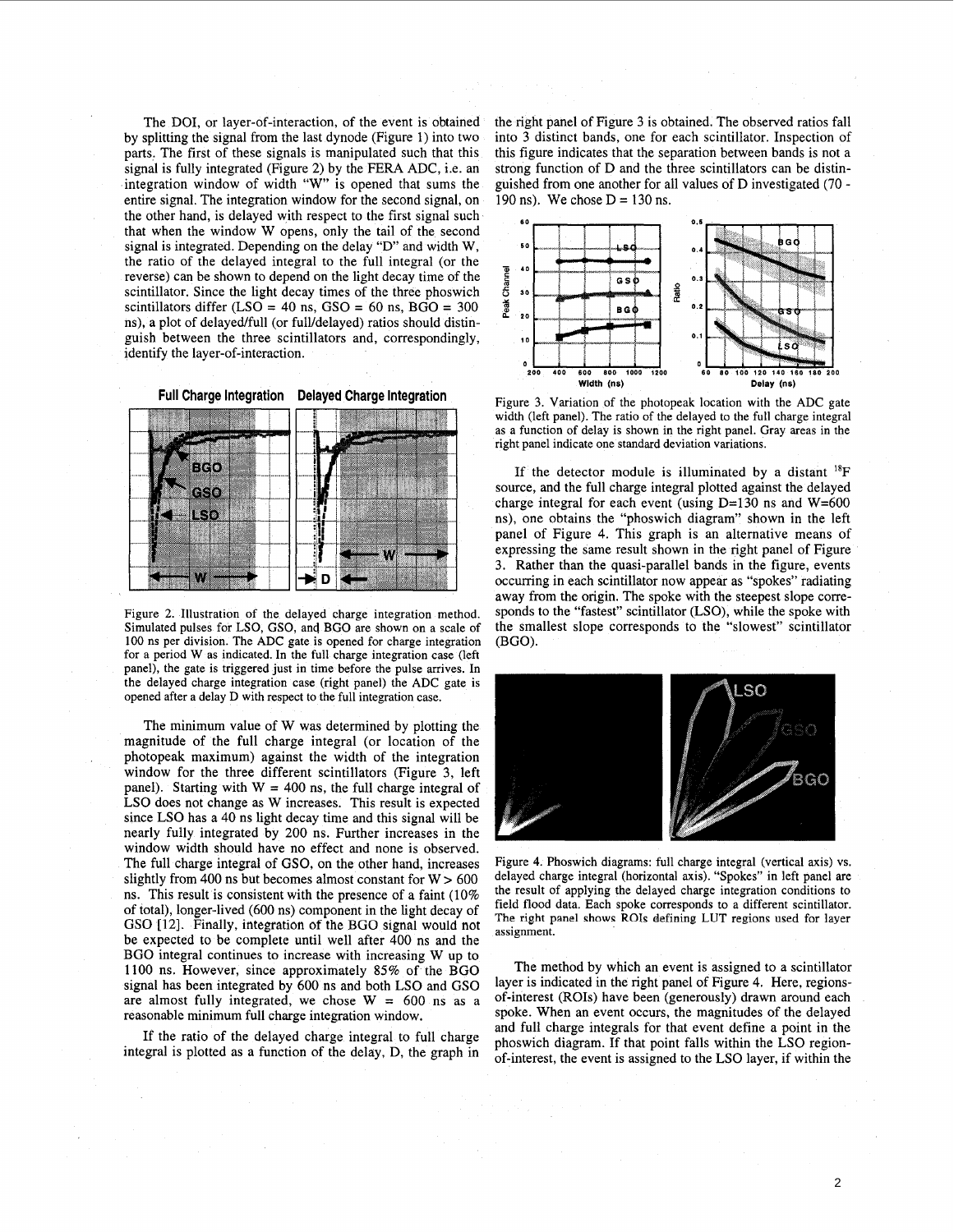GSO ROI, to the GSO layer, and if within the BGO ROI, to the BGO layer. Thus, the phoswich diagram defines a lookup table (LUT) for depth or layer assignment. This scheme and the ROIs shown in this figure were used in the experiments described below.

## *C. DOI Accuracy*

In order to obtain an estimate of DO1 accuracy, a highly collimated 1.5 mm-wide slit source of  $^{18}$ F was stepped in 1 mm increments along the side of the detector module as shown in Figure 5. At each point, the number of events occurring in the layer being illuminated was determined and expressed as a fraction of events occurring anywhere in the module. For this experiment, the module was placed in time coincidence with a second detector in order to suppress the background count rate of **176Lu** (300 **s"** cm-3 of LSO), a rate comparable to that generated by the collimated 511 keV photon beam  $(\approx 1,000 \text{ s}^{-1})$ . This coincidence technique increased the signal-to-noise ratio of this measurement by a large factor.



Figure 5. Geometry of the scanning slit source experiment. The phoswich detector is operated in time coincidence with a NaI(T1) detector in order to suppress the intrinsic background caused by **I7"Lu**  decays in the **LSO** layer.

Images of the field-of-view of each layer were also created from data acquired when the slit beam was centered on the side of a layer. These images allow a qualitative assessment of the degree to which the phoswich layer identification scheme places an event in the proper layer.

Although the primary purpose of this work was to assess the DO1 accuracy of the module, the ability of the module to resolve crystals within a layer is also important. Accordingly, we illuminated the module with a distant <sup>18</sup>F source, applied the DO1 algorithm to these data and created a field-flood

image for each layer. The apparent separation between crystals in these images provides a qualitative measure of crystal identification accuracy in each layer.

# *E. Spectral Resolution*

The radial direction in the spokes shown in the phoswich diagram is proportional to absorbed photon energy and each spoke should contain a bright region near its end representing photopeak events. However, in the phoswich diagram for the entire detector (Figure 4, left panel), no such bright photopeak region is seen in any of the spokes. This effect could be explained if spectra from each phoswich element have different gains. The superposition of such spectra would result in a "blurred' energy spectrum in which the photopeak region might not be identifiable. Accordingly, we examined the energy spectra created within individual phoswich elements at several different locations within the array in order to determine the degree to which apparent gain varied from one element to the next.

### 111. RESULTS

Images of each layer when the slit source is centered on the side of that layer are shown in [Figure 6.](#page-4-0) The slit source is illuminating the module firom the right side of the Figure. DO1 accuracy ranges from 80% in the GSO layer to 86% in the LSO layer. Note the presence of an LSO crystal in the BGO layer (bottom right) and the absence of a LSO crystal in the LSO layer at the same location (upper right). A BGO crystal appears in the BGO image at this location when the LSO layer is illuminated (upper left), but may not be visible in the photographic reproduction of this figure. This LSO/GSO/BGO phoswich element was accidentally reversed during assembly of the module, interchanging the position of the two LSO and BGO crystals.

DO1 accuracy is portrayed in [Figure 7.](#page-4-0) Accuracy is defined as the fraction of events occurring in the illuminated layer compared to events occurring anywhere in the module.

The effect of applying the DOI algorithm to 511 keV field flood data is shown in Figure 8. Without DO1 information, illumination of the module yields a "sum" image, a composite of all events occurring anywhere in the module. When the DO1 algorithm is applied, this image separates into three images, one for each layer. Crystals are best separated in the LSO layer, less well in the GSO layer and poorly in the BGO layer. Nonetheless, all crystals in all layers are evident, except for two small low gain regions in the upper and lower portions of the BGO image. It is likely that the low energy threshold set during the acquisition of these data was somewhat too high and some events occurring in these particularly low-gain regions were lost.

Phoswich diagrams for two individual phoswich elements (elements number 52 and 9 in the array) are shown in [Figure](#page-5-0) 9. Photopeaks are clearly evident in each spoke of the diagram [9.](#page-5-0) Photopeaks are clearly evident in each spoke of the diagram *D. Crystal Identification within a Layer* and are detectable even for an element in the corner of the array. Note that the radial magnitude of the spokes for element 52 is much greater (higher apparent gain) than for the corner element.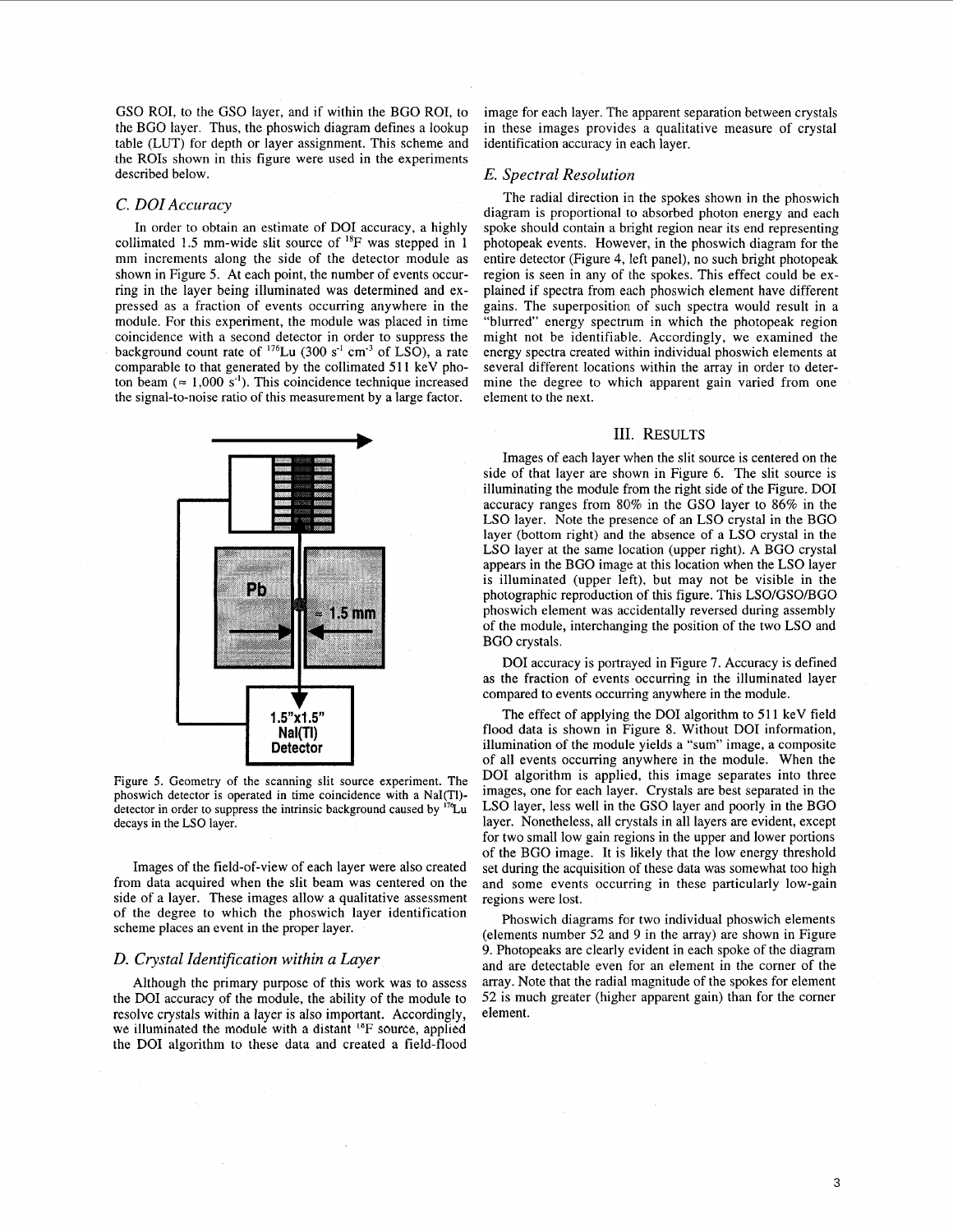<span id="page-4-0"></span>

| <b>BGO</b> | <b>GSO</b> | <b>LSO</b> |                              |
|------------|------------|------------|------------------------------|
|            |            |            | <b>Illuminated</b><br>Layer: |
|            |            |            | <b>LSO</b>                   |
| 2%         | 12%        | 86%        |                              |
|            |            |            |                              |
|            |            |            |                              |
|            |            |            | <b>GSO</b>                   |
|            |            | 28         |                              |
| $5\%$      | 80%        | 15%        |                              |
|            |            |            |                              |
|            |            |            |                              |
|            |            |            | <b>BGO</b>                   |
|            |            |            |                              |
| 84%        | 9%         | 7%         |                              |

Figure 6. Images resulting from side-illumination of each layer.



Figure 7. Fraction of events assigned to each layer when scanning a collimated slit source along the side of the detector module.

|         |             | <b>SUM</b> |                                               |        |
|---------|-------------|------------|-----------------------------------------------|--------|
|         |             |            | かあ<br>ŝ                                       |        |
|         |             | ă<br>de.   |                                               |        |
| ø,<br>û | 魚<br>÷      | ۸          | Ň,                                            |        |
|         | 震器          | XX.        |                                               |        |
| m.      | 豪爱<br>22.46 | ÷<br>300   | ŧ<br>慘<br>$\mathcal{L}_{\mathcal{D}}$<br>ogo. | R<br>ä |
|         |             |            |                                               | ×      |

| L <sub>SO</sub>   |    |   |        | GSO           |                                              |          | <b>BGO</b>                      |                                |                     |                                                                              |                                              |              |
|-------------------|----|---|--------|---------------|----------------------------------------------|----------|---------------------------------|--------------------------------|---------------------|------------------------------------------------------------------------------|----------------------------------------------|--------------|
| <b>Moore</b><br>× | me | ø | ×<br>倹 | 865000<br>۲   | $\mathcal{C}^{\mathcal{A}}$<br>×<br>$\geq 3$ | 39<br>à. | <b>SERVICE</b><br>ø<br>a        | ×<br>$\ldots$<br><b>A</b><br>r | š.<br>※.            | à.                                                                           | - 200                                        | r.<br>×,     |
|                   |    |   |        | 多楽<br>×.<br>œ | -55<br>×                                     | 谂<br>ð.  | w                               | ø.<br>œ                        |                     | $\sim 1\%$<br>×.<br>$\mathcal{G}^{\pm}_{\mathbf{r}}$ to $\mathcal{I}$<br>114 | 58                                           | R<br>×<br>w. |
|                   |    |   |        | $x$ is        | ô                                            | o,       | s.                              |                                | F.<br>æ<br>m        | ъ.<br>$\gtrsim$<br>ķ,                                                        | se: N                                        | پی           |
|                   |    |   |        | s.            |                                              | $-100$   |                                 | فتجا                           |                     | ×<br>$\frac{1}{2}$<br>k.                                                     | w<br>ø<br>o.                                 | ۰<br>ぷろ      |
|                   |    |   |        | i s<br>30     | æ                                            | 強<br>é.  | $\langle \rangle$<br>X<br>60.48 | $\pm 3$<br>للائق.              | $\hat{\mathcal{S}}$ | $\mathcal{L}(\mathcal{C})$<br>ī,<br>s                                        | $\langle \xi \rangle \langle \gamma \rangle$ | 不定<br>$\sim$ |
|                   |    |   |        |               |                                              |          |                                 |                                |                     |                                                                              |                                              |              |
|                   |    |   |        | 250           |                                              |          |                                 |                                | 250                 |                                                                              |                                              |              |
|                   |    |   |        |               |                                              |          |                                 |                                |                     |                                                                              |                                              |              |
|                   |    |   |        | 200<br>÷.     |                                              |          |                                 |                                | 200                 |                                                                              |                                              |              |



Figure *I*. Fraction of events assigned to each layer when scanning a Fig.8 DOI decomposition of the sum field flood image into three collimated slit source along the side of the detector module. alorg inversion alger imag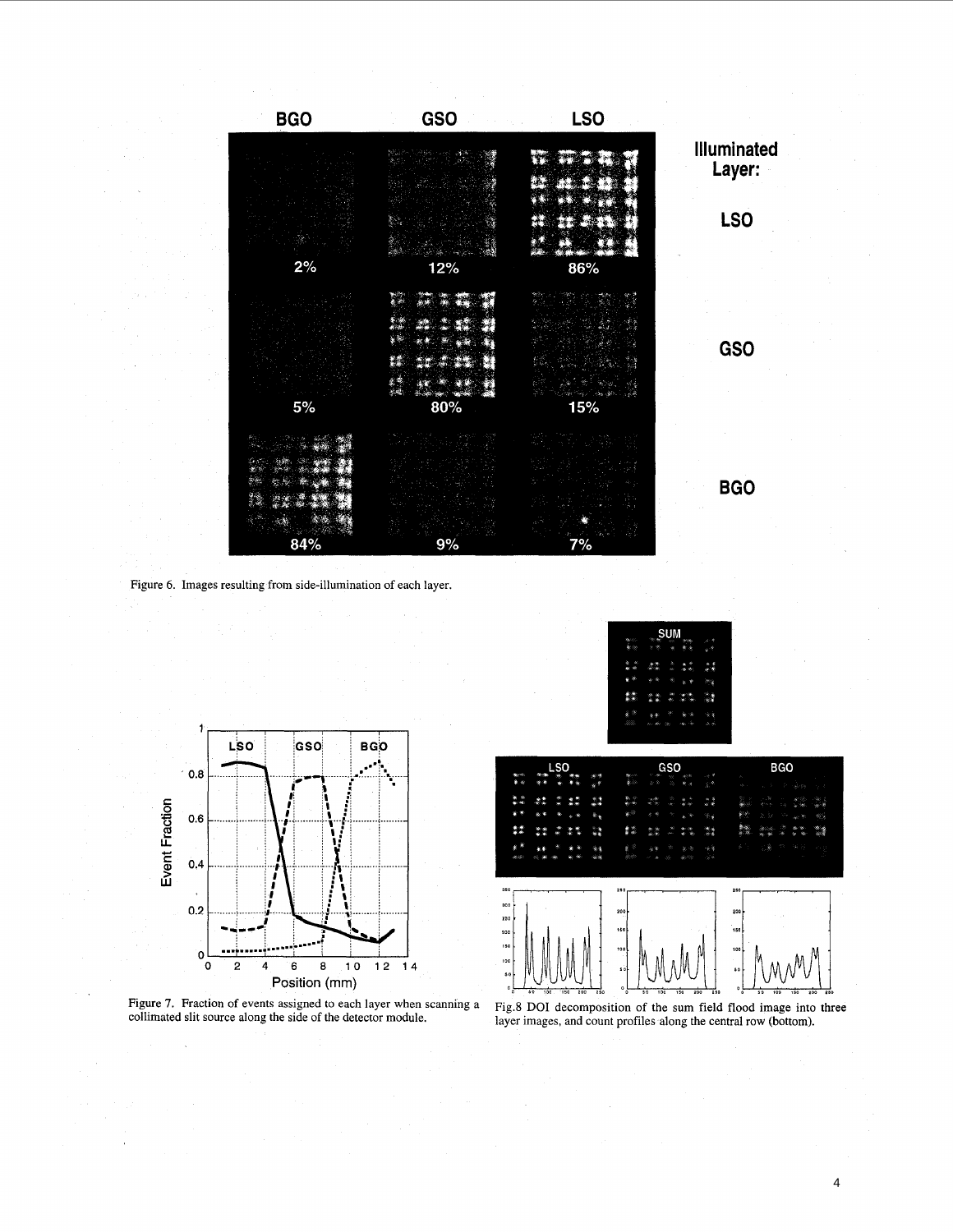<span id="page-5-0"></span>If all events occurring in element 52 are sorted into an energy spectrum without regard to DO1 information, the composite spectrum of these events appears as in the left panel of Figure 10. If the DO1 conditions are applied, this spectrum separates into three component spectra, one for each scintillator (right panel). The photopeak maxima appear in the ratios: **2.7:** 1.9: 1.0 (LS0:GSO:BGO) in this figure with corresponding energy resolutions of: 19%, 21% and 40%. For element 9, the photopeak maxima appear in the ratios: 2.0: **1.7:** 1 .O with energy resolutions of 26%, *32%* and 61%, respectively.



Figure 9. Phoswich diagrams for two phoswich elements in the array, element #52 (left panel) and element #9 (right panel). The locations of these elements within the array are indicated at the top of the figure.

### IV. DISCUSSION

The results obtained in the scanning slit source experiment (Figure **7)** suggest that the delayed charge integration method identifies the layer-of-interaction with reasonable accuracy. More than 80% of events are correctly assigned to a layer when the (relatively wide) source beam falls onto the center of that layer. Moreover, this result was obtained without energy windowing and with LUTs defined on a global phoswich diagram (Figure 4) created by flood field illumination of the module.

An asymmetry can be seen in the DO1 accuracy results portrayed in [Figure 6.](#page-4-0) When the beam illuminates the middle of the GSO layer, we would expect the same number of photons to scatter into the LSO layer as into the BGO layer. Since the absorption characteristics of LSO and BGO are similar, we would also expect to detect about the same number of events in each layer. Instead, we find more mis-positioned events in the LSO layer (15%) than in the BGO layer (5%). This difference may result from the use of a single global discriminator threshold rather than true energy windowing for each individual phoswich element. Since the light yield differs among the scintillators, a single, global threshold translates into three different effective energy thresholds for a given

phoswich element. In particular, the effective energy threshold is highest for the BGO layer, and lowest for the LSO layer. Some scatter events may, therefore, fall below the threshold in the BGO layer whereas the same events would be detected **if**  they took place in the LSO layer since the scintillation efficiency of LSO is higher.

Examination of Figure 9 suggests a strategy to implement energy windowing in a way that is likely to improve DO1 accuracy significantly. Instead of defining the layer identification LUTs on a global phoswich diagram, the event selection criteria could be applied to **81** phoswich diagrams created for the individual phoswich elements. **As** seen in Figure 9, individual crystal photopeaks are clearly visible in each spoke, even at the corner of the array, so that LUTs defined on this diagram could immediately include energy discrimination for each individual scintillator in that element. Regions bounding each spoke could be drawn to include the photopeak only, or the photopeak and Compton edge of each spoke, thereby rejecting low energy or scatter events. If, in these same individual diagrams, the angular widths of the spokes were restricted by the LUTs, events occurring in the gaps between spokes could also be rejected. These events are comprised in part of intra-module scatter events in which energy is deposited in two different scintillator types. LUTs narrowly drawn around each spoke would tend to remove these events thereby improving DO1 accuracy. Spatial windowing in each scintillator layer could also be applied to further reject intra-module scatter [13]. The combination of these rejection criteria that yields the greatest DO1 and position detection accuracy while retaining the highest possible sensitivity remains to be determined.



Figure **10.** Sum energy spectrum (left panel) and DO1 decomposition of this spectrum (right panel) for phoswich element *#52.* 

The inability of the global phoswich diagram to portray photopeaks in each spoke arises from the spatial gain variation of the R5900-CS phototube. The apparent gain shown in phoswich element number *52* (Figure 9) is much larger (about three times larger) than the apparent gain in the corner phoswich element. Superposition of such apparent gain-varying spectra, one for each phoswich element, would be expected to produce a composite spectrum in which the individual photopeaks are blurred together and no single photopeak is detectable. This result is in accord with the observation that, while photopeaks are readily detectable in the spokes of individual phoswich elements, the spokes in the composite phoswich